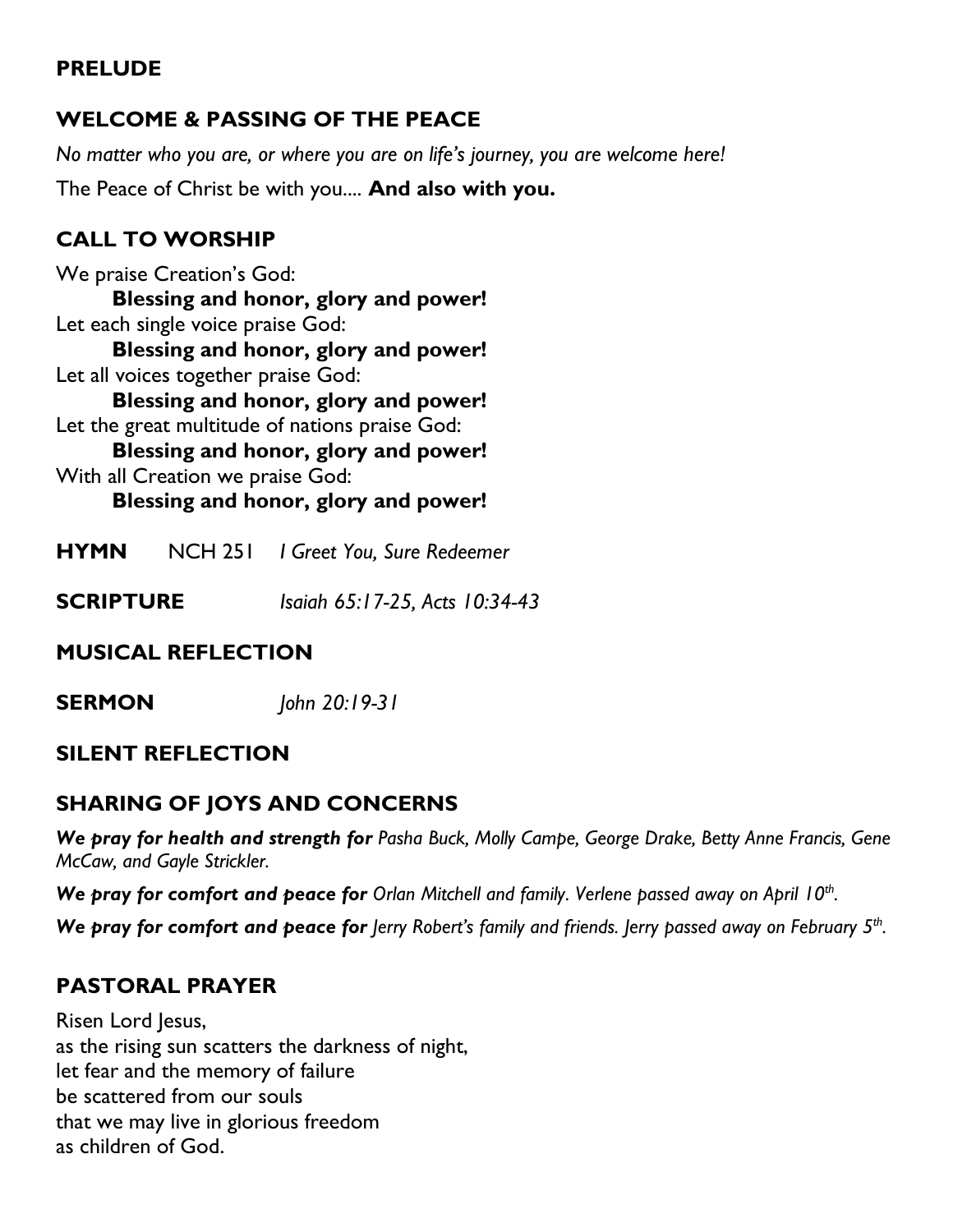We raise up into your resurrection light all who are excluded from fullness of life by poverty, unemployment, or stigma, by injustice, criminality, or neglect, by homelessness, landlessness, or war, remembering in particular people of our community who have been named this day.

Risen Lord Jesus, let us be baptized by your resurrection light. May we trust in you above all else, hope in you above all else, seek you in all things, find you in every place, meet you among all people, know you through everything, and love you beyond, beyond, beyond all telling.

As we pray in the spirit of the living Christ saying…

### **LORD'S PRAYER** *(Inclusive Version)*

**Blessed One, our Father and our Mother Holy is your name. May your love be enacted in the world. May your will be done On earth as in heaven. Give us today our daily bread And forgive us our sins as we forgive those who sin against us. Save us in the time of trial and deliver us from evil. For all that we do in your love, and all that your love brings to birth, and the fullness of love that will be are yours, now and forever. Amen.**

### **GRATITUDE FOR OFFERING / DOXOLOGY**

Praise God from whom all blessings flow Praise God all creatures here below Praise God above ye heavenly hosts Creator, Christ, and Holy Ghost

**HYMN** NCH 256 *We Live by Faith and Not by Sight*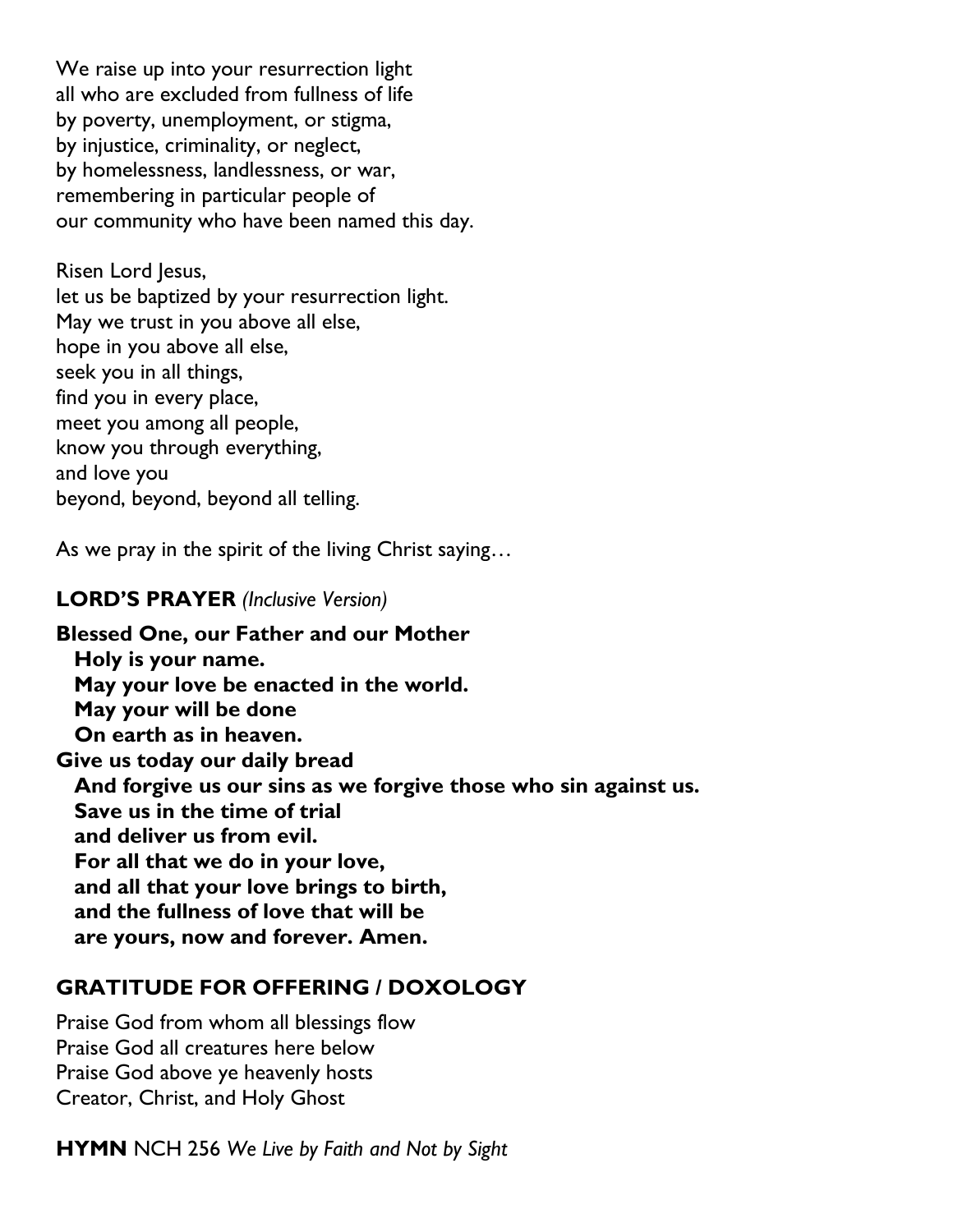#### **BENEDICTION**

You are making all things new.

**A new heaven A new earth A new way of thinking A new way of being.**

You are making all things new. **No more Death No more mourning No more crying No more pain.**

You are making all things new.

**Renew our minds to renew the world by living out your commandment of love.**

You are making all things new. Let us go in Peace to love and serve the Lord. Amen.

## **POSTLUDE**

**ANNOUNCEMENT**: *Please join us downstairs after worship today for a Congregational Conversation and Vote to Extend a Call to Dr. Henry W. Morisada Rietz. This will be an opportunity to chat with Henry, ask questions, hear from the Governing Board and representatives from the Central Association Committee on Ministry about their recommendation.*

#### **Worship Resources**

Call to Worship ~ written by the Reverend Susan A. Blain and posted on the United Church of Christ's Worship Ways website. [http://www.ucc.org/worship\\_worship-ways](http://www.ucc.org/worship_worship-ways) Pastoral Prayer ~ posted on the Monthly Prayers page of the Christian Aid website. http://www.christianaid.org.uk/ Lord's Prayer ~ Copyright © 2003 Richard D. McCall, Associate Professor of Liturgy and Church Music, Episcopal Divinity School, Cambridge, Ma. Posted on the [Worship Well](http://www.theworshipwell.org/pdf/WOR_McCall3.pdf) website.

Benediction ~ originally posted on the *Monthly Prayers* page (now Weekly Worship) of the Christian Aid website. <https://www.christianaid.org.uk/churches/weekly-worship>